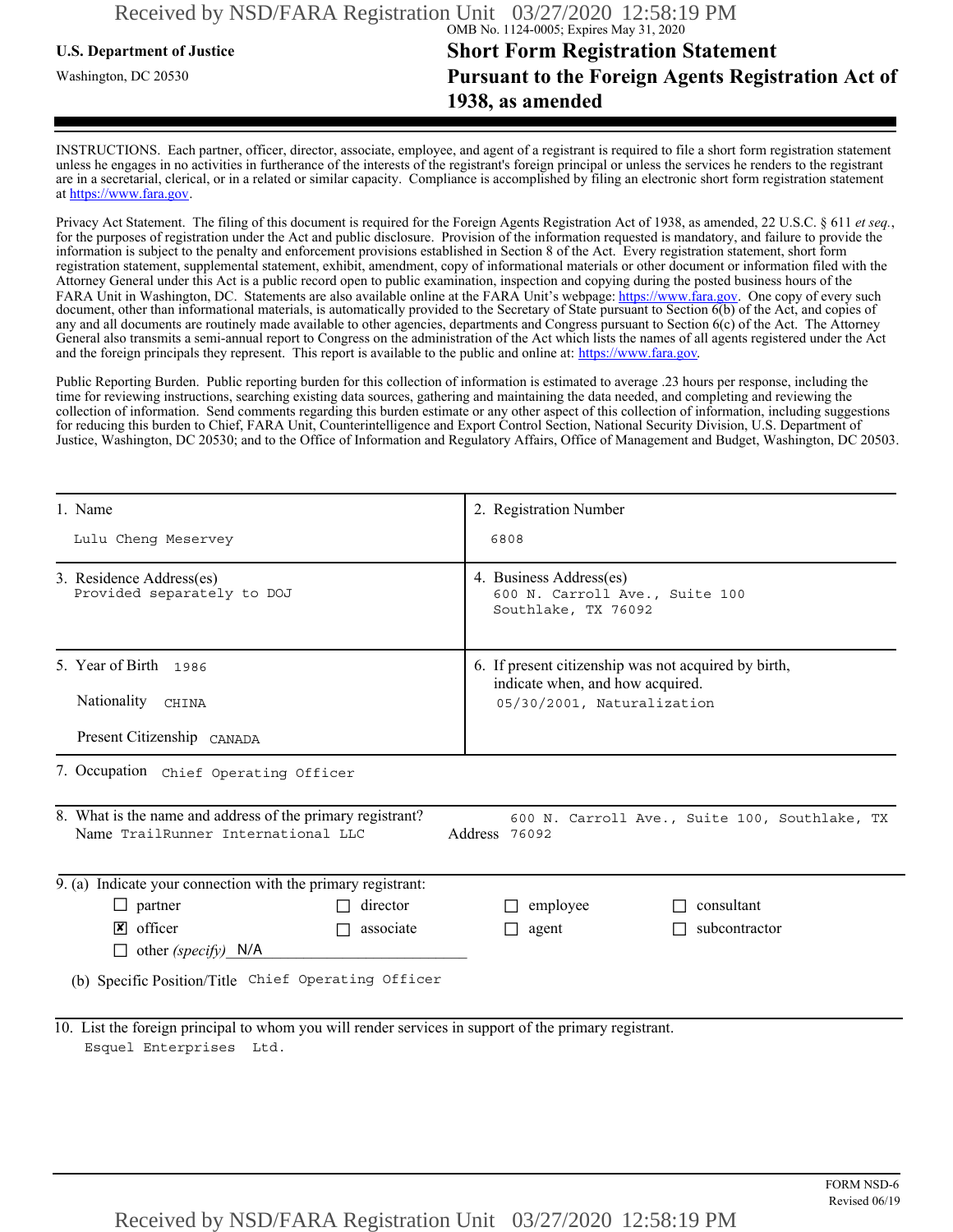|            | through the primary registrant listed in Item 8.                                       | 11. Describe in detail all services which you will render to the foreign principal listed in Item 10 either directly, or                                                                                                                                                                                                                                                                                                     |                          |
|------------|----------------------------------------------------------------------------------------|------------------------------------------------------------------------------------------------------------------------------------------------------------------------------------------------------------------------------------------------------------------------------------------------------------------------------------------------------------------------------------------------------------------------------|--------------------------|
|            | including outreach to newspapers.                                                      | Registrant will provide strategic communications advisory and execution services to Esquel<br>Enterprises Ltd. related to Esquel's employment practices and human rights protections,                                                                                                                                                                                                                                        |                          |
|            |                                                                                        | 12. Do any of the above described services include political activity as defined in Section 1(o) of the Act <sup>1</sup> ?                                                                                                                                                                                                                                                                                                   |                          |
|            | $Yes \n  X$<br>No $\square$                                                            |                                                                                                                                                                                                                                                                                                                                                                                                                              |                          |
|            | dissemination of informational materials.<br>See response to item 11.                  | If yes, describe separately and in detail such political activity. The response must include, but not be limited to, activities<br>involving lobbying, promotion, perception management, public relations, economic development, and preparation or                                                                                                                                                                          |                          |
|            | 13. The services described in Items 11 and 12 are to be rendered on a                  |                                                                                                                                                                                                                                                                                                                                                                                                                              |                          |
|            | $\Box$ full time basis                                                                 | $\triangleright$ part time basis                                                                                                                                                                                                                                                                                                                                                                                             | $\Box$ special basis     |
|            |                                                                                        | 14. What compensation or thing of value have you received to date or will you receive for the above services?                                                                                                                                                                                                                                                                                                                |                          |
|            | $\Box$ Salary: Amount \$ N/A<br>per N/A                                                | $\Box$ Commission at $\frac{N/A}{N}$ % of $\frac{N/A}{N}$                                                                                                                                                                                                                                                                                                                                                                    |                          |
|            | $\boxtimes$ Salary: Not based solely on services rendered to the foreign principal(s). |                                                                                                                                                                                                                                                                                                                                                                                                                              |                          |
|            | $\Box$ Fee: Amount \$ $N/A$                                                            | $\Box$ Other thing of value $\Box^{N/A}$                                                                                                                                                                                                                                                                                                                                                                                     |                          |
| office?    | Yes $\Box$<br>$No$ $X$                                                                 | 15. During the period beginning 60 days prior to the date of your obligation to register under FARA, did you make any contributions<br>of money or other things of value from your own funds or possessions and on your own behalf in connection with any election<br>to political office or in connection with any primary election, convention, or caucus held to select candidates for any political                      |                          |
|            | If yes, furnish the following information:                                             |                                                                                                                                                                                                                                                                                                                                                                                                                              |                          |
| Date       | Political Organization or Candidate                                                    | Method                                                                                                                                                                                                                                                                                                                                                                                                                       | Amount or Thing of Value |
| N/A        | N/A                                                                                    | N/A                                                                                                                                                                                                                                                                                                                                                                                                                          | N/A                      |
|            |                                                                                        |                                                                                                                                                                                                                                                                                                                                                                                                                              |                          |
|            |                                                                                        | <b>EXECUTION</b>                                                                                                                                                                                                                                                                                                                                                                                                             |                          |
| belief.    |                                                                                        | In accordance with 28 U.S.C. § 1746, and subject to the penalties of 18 U.S.C. § 1001 and 22 U.S.C. § 618, the undersigned swears or<br>affirms under penalty of perjury that he/she has read the information set forth in this Short Form Registration Statement, that he/she is<br>familiar with the contents thereof, and that such contents are in their entirety true and accurate to the best of his/her knowledge and |                          |
| 03/27/2020 | Lulu Cheng Meservey                                                                    | /s/Lulu Cheng Meservey                                                                                                                                                                                                                                                                                                                                                                                                       |                          |

#### **EXECUTION**

| 03/27/2020 | Lulu Cheng Meservey | /s/Lulu Cheng Meservey |
|------------|---------------------|------------------------|
| Date       | Printed Name        | Signature              |

1 "Political activity," as defined in Section 1(o) of the Act, means any activity which the person engaging in believes will, or that the person intends to, in any way influence any agency or official of the Government of the United States or any section of the public within the United States with reference to formulating, adopting, or changing the<br>domestic or foreign policies of the United States political party.